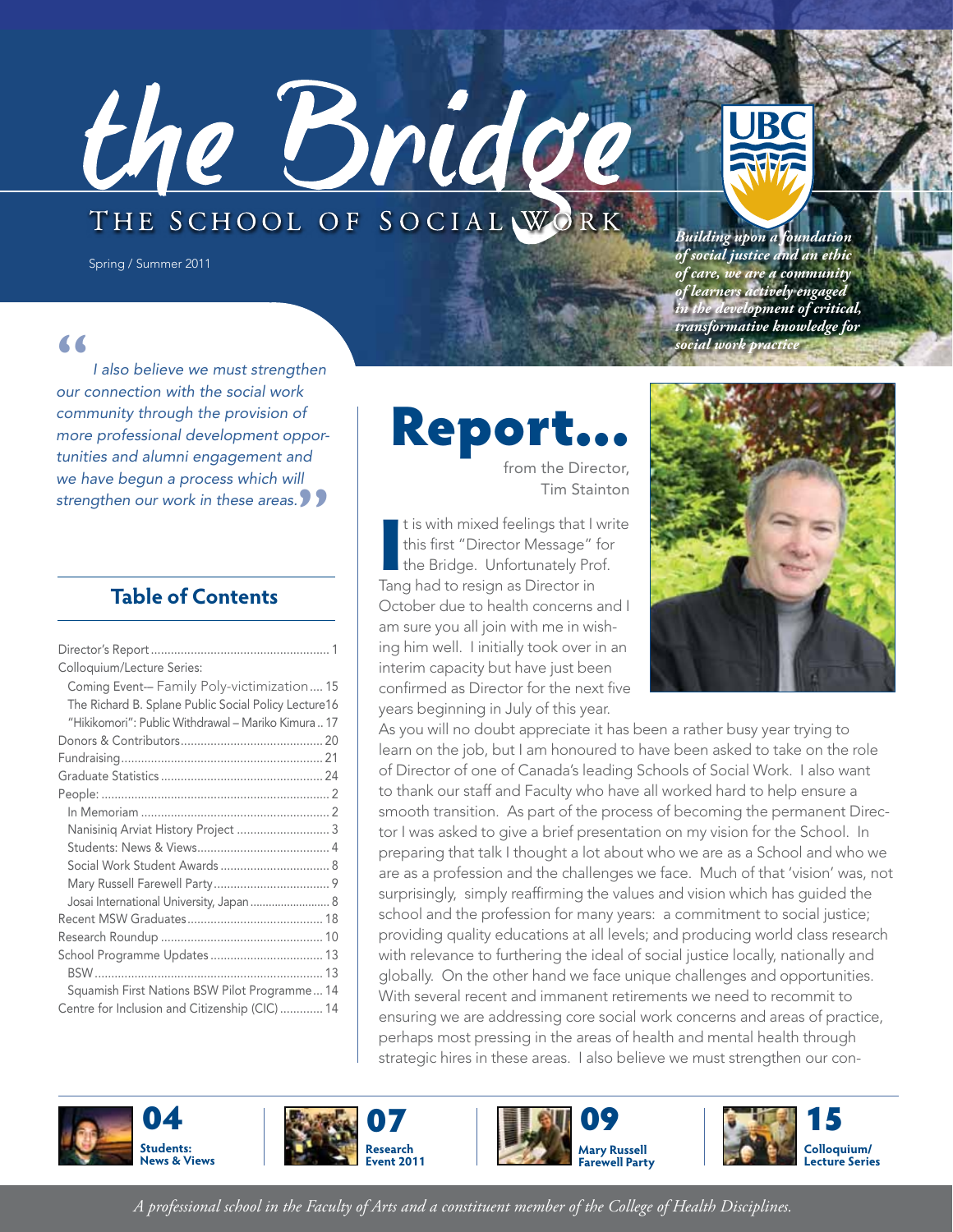

## **...from the Director**

nection with the social work community through the provision of more professional development opportunities and alumni engagement and we have begun a process which will strengthen our work in these areas. I also believe there is more we could do in providing education and research opportunities to international students and again we have begun to look at how best we can proceed in this area with a particular focus on social development. In relation to the above two areas we are also going to look at the development of summer intensive courses both for our students, students from our international partners and members of the profession. In the area of research there is much we can do to better share the work of our faculty and students and we will continue to strengthen the quality and quantity of research produced in the School. These are some of the directions we are looking at as we move forward and I look forward to your input on these or any other ideas you have that will help the School better fulfil its mission.

A few highlights from this past year include the retirement of Prof. Mary Russell whose wisdom we will sorely miss. Under the successful direction of Professors McNicoll and Wright, I am also pleased to say we have been awarded our full seven year accreditation for the Master of Social Work programme after our review this past autumn. We also had the honour of co-hosting a conference with Shandong University on Human Rights, Diversity and Social Inclusion sponsored by the Canadian Embassy in China. Prof. Yan was central to organizing this conference and Professors Deborah O'Connor, Paule McNicoll and myself had the pleasure of attending and enjoying the gracious hospitality of our Chinese colleagues. China is facing many challenges as they respond

> DSW, Professor Emeritus, School of Social Work February 8, 1943 to September 13, 2010

the social cost of rapid economic growth and we are excited about the possibility of working with them over the coming years as they develop the Social Work profession and social service sector in China. We had the opportunity to visit a number of agencies and were impressed by the dedication and commitment of those we met. I hope we can over

public speaker. David was devoted to his family and spending time with his children and grandchildren was a priority. A Memorial Service was held at the Museum of Anthropology on October 3, 2010 for the many communities of which David was a part. In lieu of flowers, donations are suggested to the PACE Program, a treatment centre for children with emotional and behavioural challenges. **• Allenges** 

time develop a means where not only social work academics but also practitioners can engage in mutually beneficial exchanges. We also have a new Dean of Arts, Gage Averill, a world renowned musicologist who once worked as a community organizer so we look forward to a fruitful working relationship with him. As you will see from this issue there is a lot going on at the School so I hope you will enjoy this issue of the Bridge and please feel free to contact me with any thoughts you have about our work as I begin my tenure as Director. •

To the end she particularly enjoyed curling and golf.

> *Images, videos and interviews with Inuit Elders and youth are accessible on the School's website at www.socialwork.ubc.ca*

A Memorial Service was held at St. John's United Church in Davis Bay (Sechelt, BC), on Saturday, May 1, 2010 at 2:00 p.m. with the Rev. Janice Young presiding.

To remember Rita, please make a donation to Callanish Society in Vancouver or the British Columbia Cancer Agency.

> The Nanisiniq Arviat History Project is a joint venture involving youth and Elders<br>in the Inuit community of Arviat, located on the southwest side of Hudson Bay,<br>Nunavut. The project is co-ordinated in Arviat by Tamar Muky in the Inuit community of Arviat, located on the southwest side of Hudson Bay, Nunavut. The project is co-ordinated in Arviat by Tamar Mukyunik and by Professor Frank Tester of the School of Social Work, University of British Columbia.

*Submitted by Colleen Adair*

#### COOK, Beverley Ann (BSW 1991)

Beverley Cook passed away June 2, 2010 at 62 years of age after a 15 year fight with Multiple Myeloma and associated complications. She remained positive and caring for others to the end. Beverley was a devoted stay at home Mom for her three children. She was a Paul Harris Fellow and worked as a Social Worker, having earned a BA from the University of Alberta (1972) and a BSW from UBC (1991). She most recently lived in Coquitlam for 19 years. Donations may be made to the Coquitlam Foundation, Beverley Ann Cook Fund (for blood disorders), Coquitlam, BC.

#### FREEMAN, David

Dr. David Freeman's family announces his passing from a sudden heart attack while on a biking holiday in Croatia with his wife Judith Anastasia. David's caring for people drew him to the field of social work. He received his doctorate in social work from USC in 1973 and moved to Vancouver to begin a long teaching career at UBC's School of Social Work where he retired in 2003. He maintained a family therapy practice, was an author and gifted

# People:

### **In Memoriam**

#### BRUNESKI, Rita Isabell Marie (MSW 2000)

Our dear and beloved Rita died April 22, 2010 at the age of 56 after a valiant three year walk with ovarian cancer. She found her final peace at home, in Davis Bay, with her loving spouse, Colleen Adair at her side. Rita was born in Walkerton, Ontario and grew up in Kelowna, BC. Rita was predeceased by her father Emil, in 1985, and her mother, Betty in 2004. Rita will be deeply missed by her partner Colleen, family and friends across the country, and by her St. John's United Church family.

She will be remembered as a loyal and caring friend, a loving and supportive partner, and a woman who walked her talk. Rita was a national field hockey player, and senior official, and excelled in every sport she played. Rita was the epitome of a team player in all areas of her life.



*Chinese Delegation, Shandong University*

## **The Nanisiniq Arviat History Project**

For decades, Inuit Elders have expressed concern about the knowledge Inuit youth have of their own social history and culture. This project brings together Inuit youth and Elders in an exploration of their history and culture from an Inuit point of view. The progress of the project and the insights and discoveries of Elders and youth are documented on this website. Elders and youth are also filming their experience and interviewing, not only Elders in their community, but Qablunaat who came north in the late 1950s and 1960s, a period of phenomenal change among Aviarmiut.

In about 10 years the Inuit of Arviat went from tents and igloos, land-based camps and a predominantly hunting culture, to living together in the settlement originally known as 'Eskimo Point' and now called Arviat. This is possibly the fastest rate of change for any group of Indigenous people, anywhere in the world, in all of recorded history. The impacts on culture, physical and mental health, social relations and well-being have been dramatic.

Join us in a journey of discovery, documented by Inuit youth, Elders and researchers on this website.



*Mutna, Team Nanisiniq*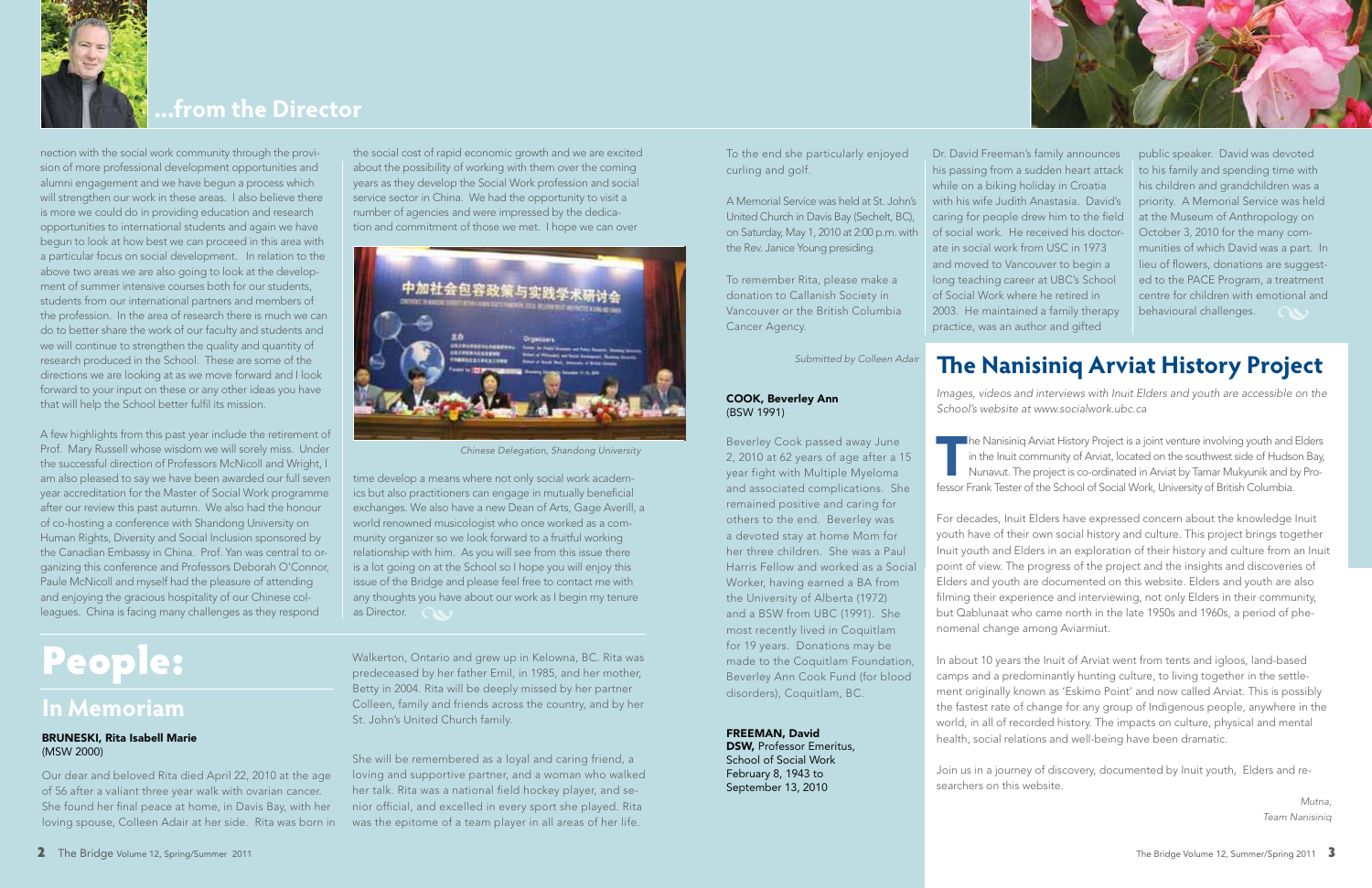## **Students News & Views**

*The Daring to be Sensible* drug policy conference in Toronto

#### Striving Towards a Sensible Drug Policy

From November  $5<sup>th</sup>$  to  $7<sup>th</sup>$ , 2010, I attended a conference at the University of Toronto to present some of my research on drug education for youth. *Daring to be Sensible* was a gathering of students, researchers, drug users and professionals from a diverse variety of backgrounds to discuss Canadian and international drug policies. With passionate representatives from the harm reduction, treatment, prevention and law enforcement perspectives, this conference was an amazing opportunity to examine the policies and realities of our current drug regulation regime.

Throughout the weekend, there was a firm consensus that the Canadian government's present strategy for dealing with illicit substances is failing to achieve its objectives and proceeding in a troubling direction. As parliamentarians push through legislation that will significantly expand Canada's prison population with people who have committed minor drug-related offenses, it has become clear that our government is not interested in implementing evidence-based drug policies. Constant attacks on harm reduction approaches, which have proven to reduce the spread of HIV while producing positive changes in the lives of drug users, is another example that conservative ideology is winning over scientific research. Speakers ranging from pharmacists, academics, social workers, criminologists, youth and drug-dependent people, strongly denounced this current framework and suggested alternatives for more sensible policies.

> n September 30, 2010 we<br>
> participated in the College of Health Disciplines<br>
> Health Care Team Challenge as participated in the College of Health Disciplines' Health Care Team Challenge as representatives from the social work program. This is an annual event that brings together students from a variety of health care disciplines, such as occupational therapy, nursing, medicine, speech and language, pharmacy, dentistry, and social work. We were split into two different teams

Some of the most powerful voices that spoke out this weekend came from people who spent decades working within the drug enforcement system. Marvin Morten, a retired Ontario court judge, discussed the serious legal complications that are associated with criminalizing the possession of cannabis and cocaine. Dr. Craig Jones, former director of the John Howard Society, spoke about the logical dilemma of

implementing policies in Canada that have clearly failed in the United States. Others talked about the positive changes they were able to produce in their communities despite the pressures they faced from flawed drug policies.

Among all the speakers, there was an underlying message that politicians need to hear from professionals and members of the public to change the course we are on. Whether it's the addict who realizes there are more beds in prison than treatment, the family torn apart by a raid on their handful of cannabis plants, or the judge who must see thousands of non-violent drug offenders while more serious cases are delayed, many people know the current approach is just not working. A sensible, evidence-based national drug strategy that emphasizes health promotion over enforcement is within our reach, but only if we are willing to fight for it.

*Amar Ghelani, MSW student*

#### HEALTH CARE TEAM CHALLENGE

ast June, Jasmyne, Heather and Carolyn presented<br>posters at "Thinking Qualitatively 2010", an interna-<br>tional conference hosted by The International Institutional Conference hosted by The International Institutional posters at "Thinking Qualitatively 2010", an international conference hosted by The International Institute for Qualitative Methodology at the University of Alberta in Edmonton. The keynote address spoke to the place of qualitative research in the debate about what constitutes 'evidence' in mainstream research (a familiar debate for students and faculty in the School of Social Work!). Participants included both firsttime qualitative researchers and those interested in expanding their current qualitative repertoires. Workshops were typically very practical in focus and covered particular methodologies such as grounded theory, participatory action, institutional ethnography, phenomenology, and feminist research, as well as techniques and tricks for searching literature, writing abstracts, conducting observation, coding, building in knowledge translation, and analysing discourse in data.

and given a clinical case study prior to the challenge, where each of us was responsible for bringing forth the social work perspective within our teams. The clinical case study was interesting and complex, and contained challenging elements that were relevant to all disciplines.

Before the challenge, we briefly met with our respective teams and continued to discuss the case through emails over a period of three weeks. We both found it challenging to ensure that the social work perspective was acknowledged and incorporated into the final case presentation. This was particularly difficult because there were a variety of medical and other health concerns. We both made an effort to encourage our teams to view the case through a holistic lens that included paying close attention to the individual within their environment.

fits of interprofessional collaboration, as well as the inherent challenges that can arise when working in a multidisciplinary team. Ultimately, this event helped us to further recognize the importance of person-centred practice, and the effectiveness of interdisciplinary teamwork.

> *Jamila Kamrudin and Yousra Syeda, BSW students*

#### THINKING QUALITATIVELY 2010

On the day of the challenge, we were quite nervous to present in front of a live audience and we were also given several twists in the case that we had to approach effectively with our teams. In the end, the challenge was a great opportunity to meet with students from other health professions. We became familiar with the role that various disciplines play in a patient's life, while expanding our understanding of the social work role within a clinical setting. This was an excellent learning opportunity because it showcased both the bene-Our posters were related to the methodology for our doctoral research. Jasmyne's was an outline of how institutional ethnography could be used to trace the influence that organizational practices and policies in long-term residential care facilities have on older adults' access to their personal and community supports outside the facility. Heather presented a phenomenological study exploring cultural beliefs about a congenital anomaly (CLP) in Aboriginal families in BC. Her doctoral research will explore the socio-cultural matrix of CLP including knowledge, attitudes, beliefs, practices, accessibility to care and barriers to reintegration in Uganda. Carolyn presented ideas about using grounded theory from a critical realist perspective. Her research will explore how child welfare social workers conceptualise





*Health Care Team Challenge – Team "A" with Jamila Kamrudin & Yousra Syeda*



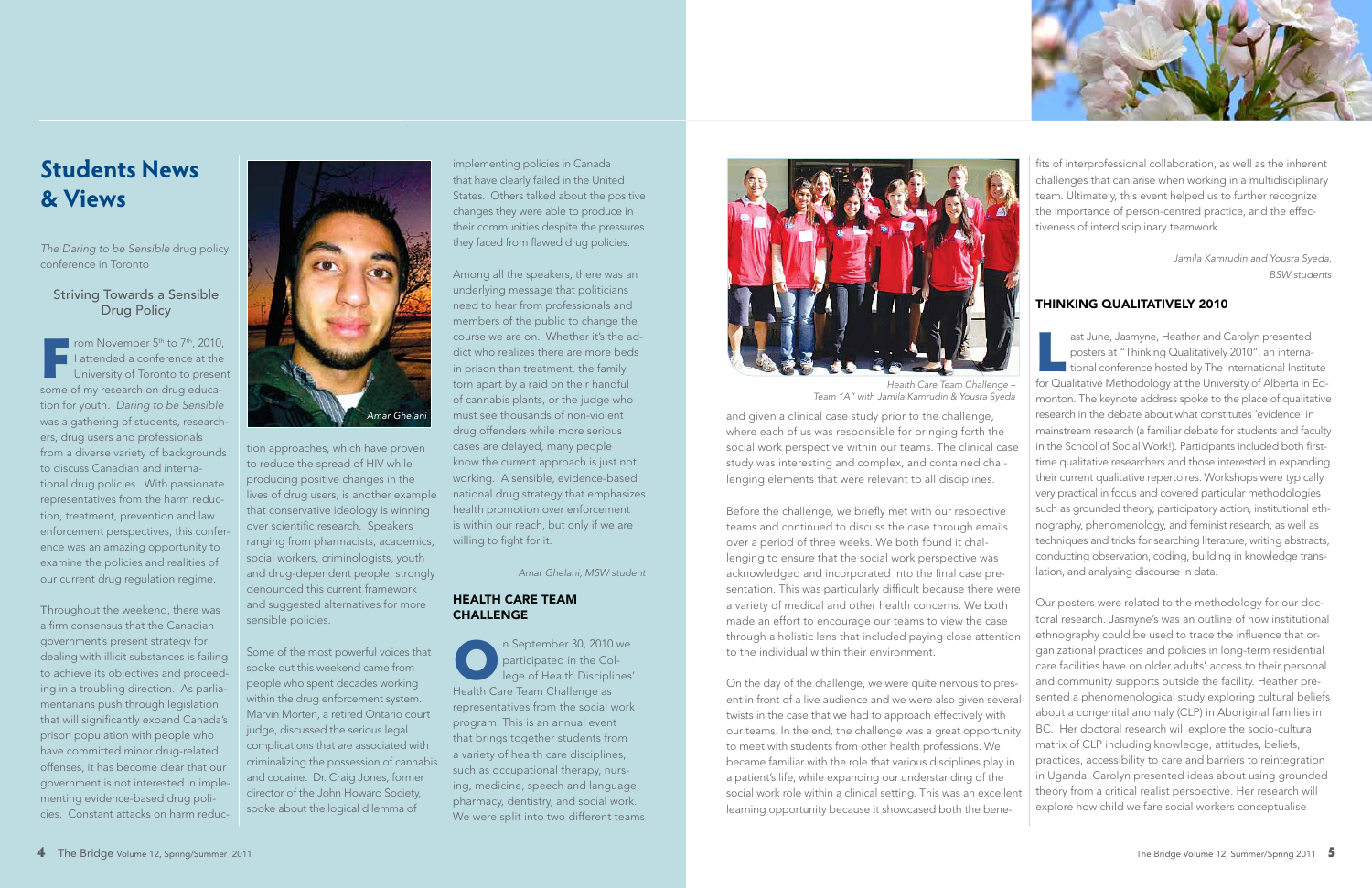relationships with their clients. Attending the conference at that particular stage of our doctoral process helped us to decide the methods that 'fit' for us, practice our poster presentation skills, and talk through some of our conceptual hurdles. We also enjoyed exploring the U of Alberta campus and the shops on Whyte Avenue over the 5 days.

> *Submitted by Jasmyne Rockwell, Carolyn Oliver and Heather Beveridge PhD students*

#### DR. JANET DOUGLAS – A SHORT ACADEMIC HISTORY OF HER WORLD

s the first graduate of the School's PhD programme,<br>I was asked to write a little something for the Bridge<br>and perhaps reflect on my academic journey. It has<br>indeed been a long and drawn out one. I first started at UBC I was asked to write a little something for the Bridge and perhaps reflect on my academic journey. It has indeed been a long and drawn out one. I first started at UBC in 1976, when Trudeau was Prime Minister and the Social Credit Party was running the Province. I eventually earned my BSW ('85) and MSW ('98) in between having five children and practicing child protection social work. As part of the first "PhD" cohort, it was a bit of a roller coaster ride at times, but looking back that made it all the more exciting.

However, never being one to take things too seriously, I also need to share some rarely spoken truths about getting a PhD... The top ten things about getting a PhD from the UBC School of Social Work:

*#10:* Filling out endless funding forms: it's like selling yourself, but not a form of prostitution. That comes later when you look for work

*#9:* Driving the highway to campus to deliver your defense dissertation to Grad studies, and needing to pull over and throw-up

*#8:* Having people repeatedly tell you that you know more about your subject than anyone else, when in fact you believe you know nothing

n April 5<sup>th</sup>, 2011, our annual event celebrating<br>social work research was held at the Asian Cer<br>tre. Thirty-eight MSW students showcased the<br>species the focus of their qualitative research social work research was held at the Asian Centre. Thirty-eight MSW students showcased their research projects, the focus of their qualitative research classes over the previous eight months. Students addressed a wide range of research topics. For example, project titles included "From Saris to Skirts," "How Teen Moms Learn to Parent," "The Lived Experience of First Nations Women with Chronic Pain from Rheumatoid Arthritis," and "Sex Workers' Views of Sex Work Legislation in BC". Most students presented their work on colourful and creative posters.

*#7:* Spending so many hours writing by yourself that you are your new best friend

*#6:* Experiencing an "ah-ha!" moment, and having no one understand your excitement

*#5:* Sleeping with a pen and paper by your bedside for when you wake up at 3am with an idea you know you'll forget before morning

*#4:* Praying that your committee members don't start behaving like Sue Sylvester in Glee

*#3:* Repeatedly dreaming that you have slept in and missed your final defense

*#2:* Finally figuring out what you want to be when you grow up *#1:* Never having to get another degree for the rest of your life!

The truth is I wouldn't have had it any other way. I made some great new friends, spent five years hanging out with our School's esteemed faculty (and staff!), made my family proud, and most of all, was able to scratch "Get a PhD" off my life's to-do list.

For those of you heading down this path, you are in good hands. Keep your sense of humour, don't sweat the small stuff, take time to enjoy it, and have faith in yourself. Everything else will fall into place.

*Janet Douglas, PhD*

This year, the qualitative research classes were taught by Vaughan Marshall, Louise Stern, and Joe Blom. One student from each class gave an oral presentation of their work. Jo-Ann Morrison discussed the use of youth engagement to promote transformative social work practice. Hossein Kia presented his research on the caregiving experiences of partners of gay men. Matt Whiteman discussed the learning processes of UBC students engaged in international experiences.

Third-year BSW students attended the event, and several remarked that they came away feeling that research seems less daunting than they had previously thought.

Tracey Young of the Sea-to-Sky branch of the BC Association of Social Workers gave an inspiring speech in which she issued the following challenge to students: "Design a career you can be proud of. Create an intentional life in which your passion and commitment to serving and advocating for vulnerable people involves empowering them to find their own voices and encouraging people to become their own best advocates".

Vaughan's class closed the evening with song, dance, and a humorous retrospective of their experiences with the research process.

*Vaughan Marshall, Sessional Instructor*

*Research Night Audience*





*Research Night Skit*





*L-R: Tim Stainton, Presenters: Hossein Kia, Jo-Ann Morrison, Matt Whiteman, and Vaughan Marshall*

### **Students News & Views**



*Dr. Janet Douglas and Dr. Richard Sullivan*

#### RESEARCH EVENT 2011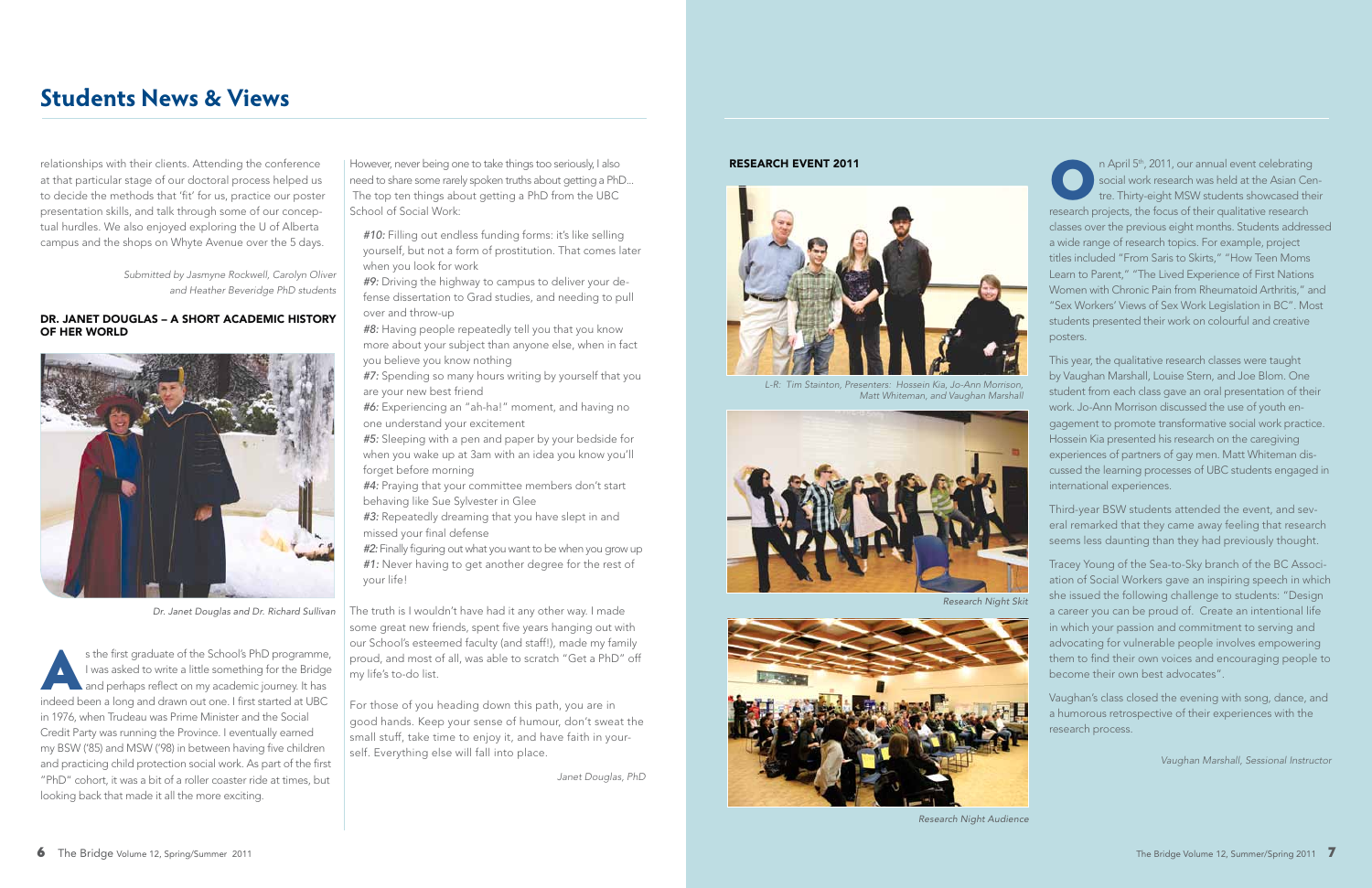#### Scholarship Winners for 10W

Jack & Isabel Kirkpatrick Scholarships in Social Work Selena Chang (MSW) Francine Gosselin (MSW) Gail Jackson (MSW) Jenny Sanders (MSW)

St. Leonard's Youth and Family Services Scholarship Mika Oskua (MSW)

Thomas A. Dohm Scholarship in Social Work Farahnaz Heidarpour (MSW)

Jean Jure Scholarship Hossein Kia (MSW)

Laura Holland Scholarship Yousra Syeda (BSW)

Beatrice Wellington Gonzales Memorial Scholarship in Social Work Jamila Kamrudin (BSW)

Neil Douglas McKay Scholarships Sophia Philion-Hunter (MSW) Kamaldeep Pooni (MSW)

Mary Hill Scholarship in Social Work Sky Lee (MSW)

Zella Collins Scholarship Sophia Philion-Hunter (MSW)

Penny Hicks Service Award Jeffrey Watts (BSW)

small Japanese delegation of professors and students visited our School August 23, 2010, from Josai International University. Among the visitors was Princess Ayako (a member of the Royal Family) who is enrolled in Social Work Studies at JIU. Dr. Tim Stainton delivered a short presentation on "Social Work Education in Canada" to the students, Japanese delegation Professor Hisa Shoji (JIU), Associate Professor Chiga Hayashi (JIU) and Noriko Nakaya (Interpreter).

#### MSW Graduating Awards – November 2010

J.H.T. Falk Memorial Prize (\$75.00) Keri Heikman (MSW)

Max & Susie Dodek Social Work Prize (\$225)

Michelle Hehehwerth (MSW)

## **Josai International University ( JIU, Tokyo)**









*Josai International University social work students*

### **Mary Russell's Farewell Party**

## **Social Work Student Awards**

#### New Award

The School would like to acknowledge the generous donation from Patsy and Crissy George. The donation will fund the Patsy and Crissy GEORGE Entrance Award offered to a graduate student entering the Master's of Social Work programme who has a demonstrated interest in and commitment to the welfare of aboriginal children. Patsy is a shining example of the difference Social Workers can make and a superb role model for those entering the profession. Thank you Patsy for this generous gift and for everything else you do for our School, the profession and those we support.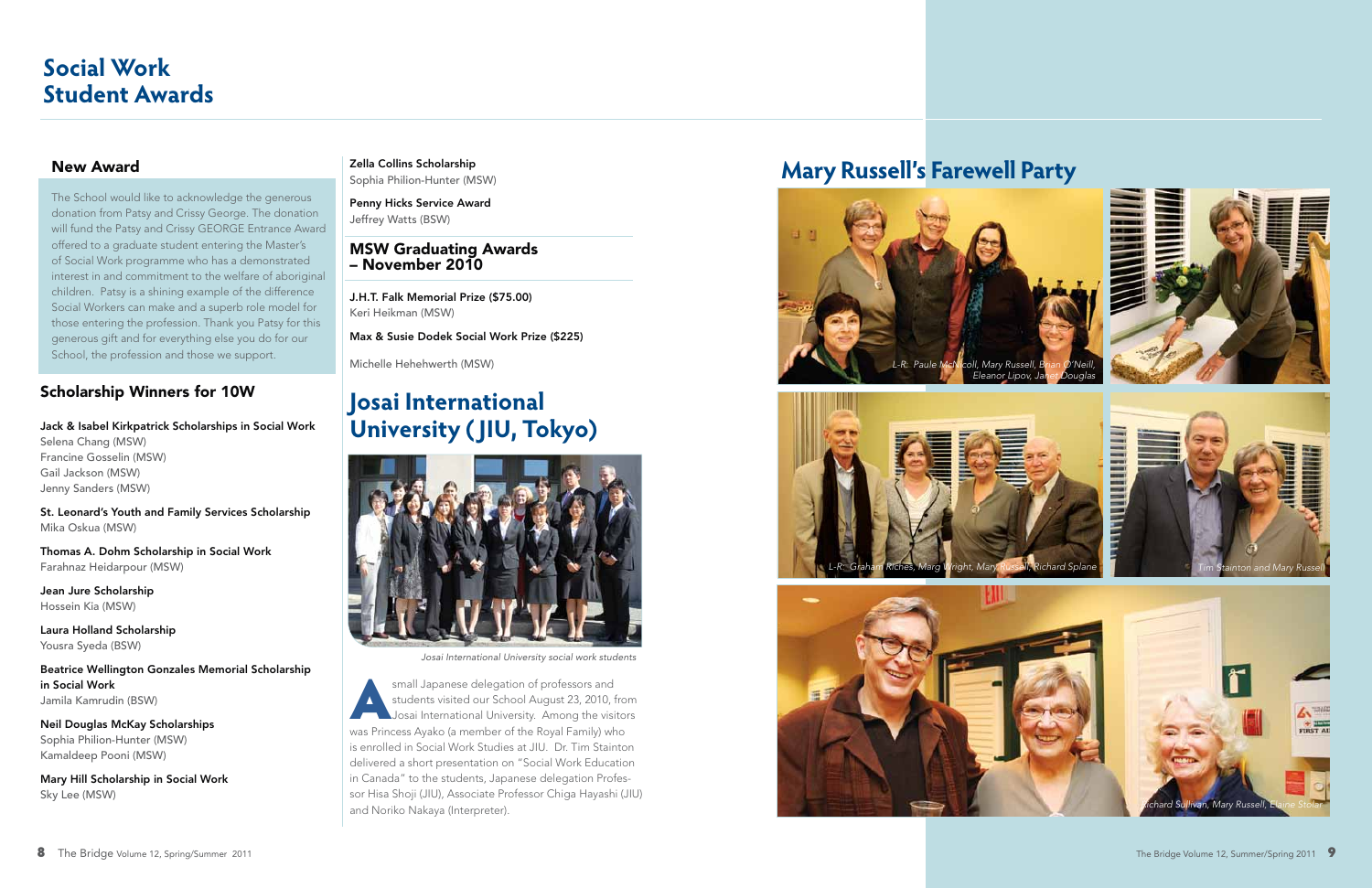number of articles published recently. These include "Adolescent sex offenders: Moving from a punitive to a growth promoting program model", "Demographics, profiles and initial results from the British Columbia Young Carers Study"(with S. Marshall and T. Stainton) and "Beyond Residential and Community Based Services: A Conceptual Model for an Integrated Youth and Family Service Delivery System in Canada" (with T. Garfat) in *Relational Child and Youth Care Practice* and 'Comparing differential responses within child protection services" (with S. Marshall, K. Kendrick & V. Pakainskiene) in *Child Welfare*. He also had three book chapters published: "Reflective response: Interdisciplinary and interprofessional collaboration by the doctoral advanced practice nurse" in (M. Dreher, M. & M.E. Smith. Eds.) *Role and family service delivery system in Development for Doctoral Advanced Nursing Practice*, "Interprofessional field education: Reciprocal learning for collaborative practice" (with S. Dharamsi & C. Alexander) in (J. Doulet, N. Clark, & H. Allen Eds.) *Canadian Field Experiences and Practice* and "Service learning, interprofessional education and the social work placement: The case for combining the best of all worlds" (with S. Dharamsi in E. Ralph, K. Walker & R. Wimmer Eds.) *The Practicum in Professional Education: Canadian Perspectives*. He BC Children and Women's Hospitals. has also had a book published (with T. Garfat) *A Guide to Developing Effective Child and Youth Care Practice with Families*. He also contributed a section entitled "'Child Behaviour' in

**ELIZABETH JONES** is the Principal Investigator on a project with the Ministry of Regional Economic and Skills Development, Immigration Integration and Multiculturalism Branch, to develop a case management model for settlement workers who work in various non-profit agencies. Miu Chung Yan and Pilar Riano are co-investigators. The research involves exploring different ideas about case management, consulting with various stakeholders, and creating a model that will then be implemented province wide as part of a new service delivery for those agencies on contract with the Ministry.

*Growing up in British Columbia* which was released this past year by M.E. Turpel-Lafond and P. Kendall through the Office of the BC Representative for Children and Youth. Grant was an invited speaker on *" A child's right to be supported"* at the Office of the BC Representative for Children and Youth Champions for Children and Youth Summit in Vancouver on *"Risk behaviours or healthy adolescents?"* at the Navigating Healthcare Transitions in Adolescents and Young Adults with Chronic Life-Limiting Illnesses Symposium in Toronto, Ontario and on *"Asking the right questions: Building a national agenda for children's services"* at the National Alliance for Child and Youth Think Tank in Ottawa. He also presented *"Beyond residential and community based services: A conceptual model for an integrated youth Canada"* (with T. Garfat) and *"Report on the Young Carers Study of British Columbia"* at the Congress of the International Federation of Educative Communities Conference, Cape Town, South Africa and *"Global health, service-learning, community engagement, social accountability, and ethical conduct* (with S. Dharamsi) at the Canadian Conference on Medical Education, St. John's Newfoundland. He also conducted workshops on field education at Vancouver General and Grant chaired the British Columbia Association of Social Work Annual Conference 2010 and is co-chair of the upcoming Child and Youth Mental Health Matters International Confer-

Since last May, **PAULE MCNICOLL** published a chapter entitled 'As if by

ence which will be held in Vancouver in 2012. His research on young carers was highlighted in a recently released film entitled *'Ending the Silence: A Documentary on Youth Caregiving'* produced by the Cowichan Family Caregivers Support Society. He is a coinvestigator (with Richard Vedan and others) on a SSHRC funded project entitled *"Decolonizing field education: Melq'ilwiye coming together A Canadian and international comparison"*.

> **SHEILA MARSHALL** presented research on an intervention using the Laramie Project at the annual meeting of the Society for Adolescent Medicine in Seattle. This research, with Elizabeth Saewyc from the School of Nursing at UBC, demonstrates the ability of a high school to reduce homonegative attitudes through the presentation of the "Laramie Project" and

EDWARD KRUK completed a cross-Canada speaking tour, sponsored by SSHRC and the Fatherhood Involvement Research Alliance, on the topic of "Promoting Responsible Fatherhood Involvement After Separation and Divorce," which reported on the results of his now-completed five-year study of divorced fathers in a "town hall" format. This research (along with feedback from the town hall meetings) has been published in both article and

**BRIAN O'NEILL** has continued to focus his research on queer issues in social services and social work education. A t the 2010 BCASW Annual Conference in November 2010, he presented a poster outlining initial findings of a study of issues faced by lesbian, gay and bisexual immigrants and refugees. At the same conference, he participated on the plenary panel presentation on free speech, highlighting ways in which same-sex issues can be silenced in public discourse. In the *Canadian Social Work Journal (volume 12, number 1)*, he published an article entitled "Settlement Experiences of Lesbian, Gay and Bisexual Newcomers in BC.' In March, 2011, at the National Metropolis Conference in Vancouver he presented findings regarding settlement services for queer newcomers. Finally, in April 2011, he presented at the European Network for Social Action Conference, 'Social Action in Europe: Sustainable Social Development and Economic Challenges' in Brussels. The paper identified implications for social work education of his research findings regarding settlement services and queer newcomers.

book form. The article, "Parental and social institutional responsibilities to children's needs in the divorce transition: Fathers' perspectives," was published in the *Journal of Men's Studies*  (2010); the book, "Divorced fathers: Children's needs and parental responsibilities," has just been released by Fernwood Publishing. Edward's other recent publication is, "Collateral damage: The lived experiences of divorced mothers without custody," published by the *Journal of Divorce and Remarriage*. Edward continues to work in the area of child custody and family law. He made a recent keynote presentation to the Flanders Parliament on the subject, commenting on the Belgian equal parenting legislation, considered to be the most progressive family law reform in Europe over the past two decades. Edward also presented a workshop, "Family mediation as facilitating shared parental responsibility: A child-centred approach" at a gathering of family mediation practitioners from across Belgium. Finally, Edward delivered a keynote presentation to the Ontario chapter of the Association of Family and Conciliation Courts: "What is 'normal' in custody and access: Should there be presumptions?", debating four prominent family law scholars on the topic of whether there should be equal parenting legislation in Canada. He recently accepted an invitation to sit on the editorial board of the Ameri-

can Journal of Family Therapy.

magic:The experience of women with breast cancer in Dragon Boat races' in the book *Creating connections: Celebrating the power of groups* edited by L. Berman-Rossi, M. B. Cohen and H. Fischer-Engels. She also gave three conference presentations: 1. 'Faire place à l'ingéniosité culturelle' at the 32<sup>nd</sup> International Symposium on Social Work with Groups in Montréal (June), 2. 'Groups for parents of children with invisible disabilities: Similarities and differences across the cultural divide' (with Alice-Home, co-presenter) at the 32<sup>nd</sup> International Symposium on *Social Work with Groups*. Montréal, (June) and 3. ' Women, human rights and social inclusion: The Canadian experience' at the Conference on Managing Diversity within a Human Rights Framework: Social Inclusion Policy and Practice in China and Canada in Jinan, China (December). On July 1<sup>st</sup>, Paule will start semi-retirement with a 6-months sabbatical during which she will edit a special issue on social justice in the journal *Social Work with Groups*, continue to collaborate with Frank Tester on Nanisiniq: Arviat History Project and remain active in the supervision of graduate students.

a wrap-around curriculum. Sheila's work with Richard Young in counselling psychology on a book about the transition to adulthood is now complete. The book, "*Active transition to adulthood: A new approach for counselling*", was published this past fall with Springer.

#### **GRANT CHARLES** has had a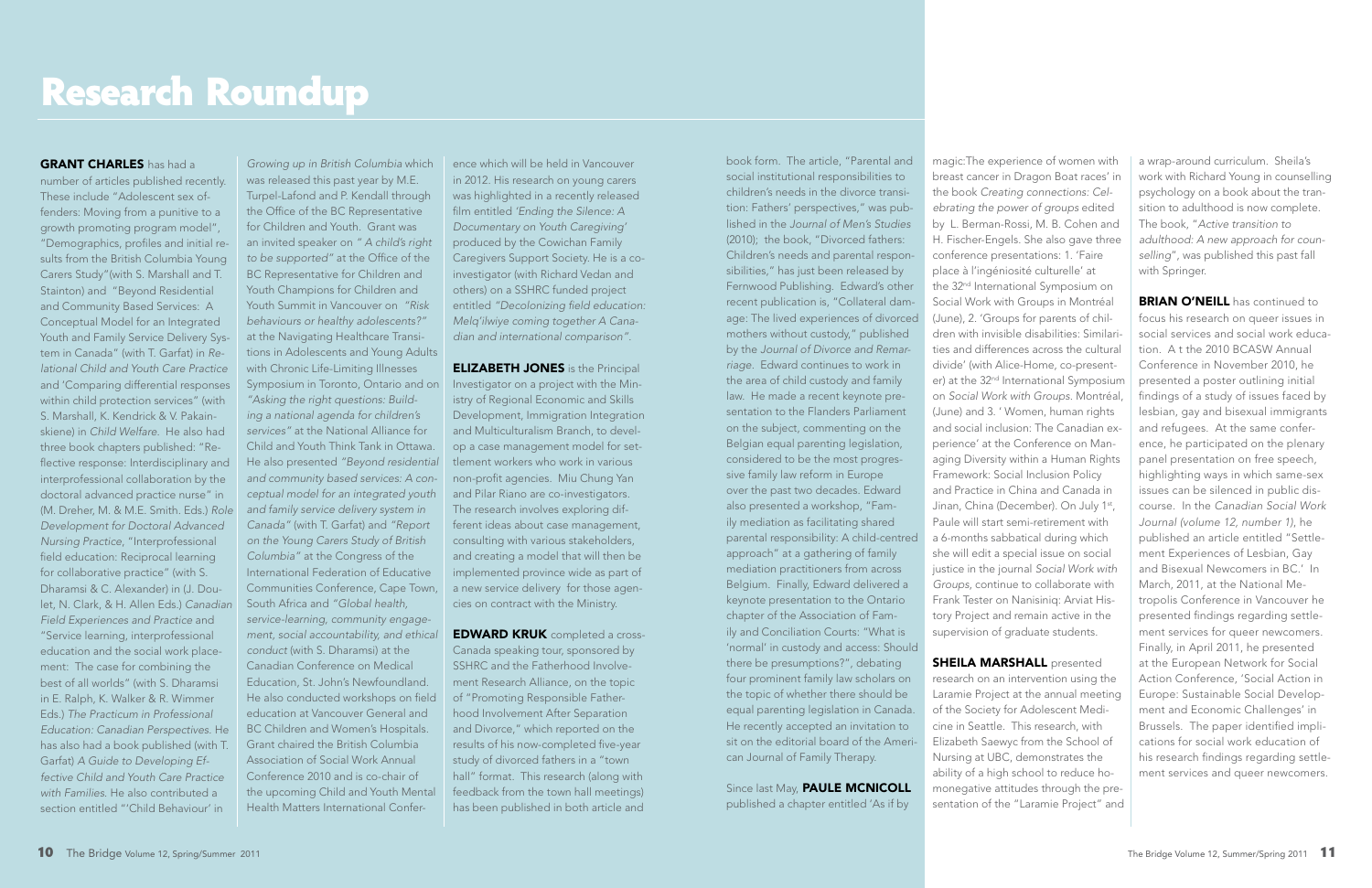PILAR RIAÑO-ALCALÁ returned from her sabbatical leave in July 2010 and became a faculty fellow in residence at the Liu Institute for Global Issues. Between January and April of 2010, she was an invited professor at the National University of Colombia where she taught the course "Memory, Workforce Networks: Constructing War and Social Reconstruction." Pilar is the author of the book *The Massacre of Bahía Portete. Wayuu Women in the Crosshairs* that was released in September of 2010. This book reconstructs one emblematic massacre of the war in Colombia from a gender and ethnic perspective and was produced with the Historical Memory Group of the National Commission of Reparation and Reconciliation of Colombia. As part of the project "Against Knowledge Development conference Mass Atrocities: Community Based Strategies to Document Human Rights project receives annual funding of Abuses (Colombia and Uganda)" and with funding obtained from the International Development Research Centre and the Martha Piper Fund, Pilar and Erin Baines (Liu Institute for Global Issues), conducted research and facilitated an exchange between civil society organizations documenting conflict related human rights violations in Northern Uganda and northwestern Colombia. Pilar is currently the chair of the Equity Task Force of the School of Social Work that is working to develop an educational equity plan for the School. She also obtained funding for course development (SOWK440) to examine student's engagement with Community Based Organizations (CBOs) and to evaluate the learning and impact of the Com-

munity Based Research process on the students and community partners.

RICHARD VEDAN continues his research in the following projects: 2006- 2012 Co-Principal Investigator: "Resilient Indigenous Health an International Framework". With colleagues at the University of Otago, New Zealand and universities across western Canada a comprehensive review has been completed of work role factors that contribute to and detract from resilience in Indigenous Health Professionals. The Canadian Research Team presented a paper on preliminary findings at the International Network on Indigenous Health in Washington State in May 2010. The \$236,000 from a CIHR's International Collaborative Indigenous Health Research Partnership grant. 2009- 2012 Co-Principal Investigator: "Splat'sin Tsm&aksaltn Program Community Based Child Welfare Program Review. In collaboration with Dr. Raven Sinclair, University of Regina and \$35,000 funding from the Indigenous People's Health Research Centre. 2011-2014 Co-Principal Investigator: "Aboriginal Wellness in Alzheimer Disease: Intersections of Science and Tradition". CIHR funding \$123,900 for each of three years. In collaboration with colleagues in UBC Faculty of Medicine and Thompson Rivers University Social Work engage in community based activities to identify ethical, cultural, mental, physical, social, psychological,

spiritual, and environmental aspects of

DR. MIU CHUNG YAN has been on sabbatical leave since last summer. During this period, he has had two visiting positions in Shandong University and Chinese University of Hong Kong respectively. While he was in Shandong University from October to December 2010, he helped co-organize the *International Conference on Managing Diversity within a Human Rights Framework: Social Inclusion Policy and Practice in China and Canada*. This conference was a collaboration between our School and the Department of Social Work of Shandong University. In the conference, he also presented a paper entitled "*Managing Diversity in Canada: A Human Rights Approach"*. During his visiting period in China, he has been invited to give 17 presentations in more than 13 higher education institutions in the Mainland as well as in Hong Kong Special Administrative Region respectively. In terms of publications, this is also a fruitful year of Dr. Yan. He has had eight new articles published in seven peer-reviewed journals including two Chinese publications in top academic journals of China. His two co-edited special issues for *International Social Work* (53/3) and *Canadian Social Work* (12/1) were published in June, 2010 and March 2011 respectively. Dr. Yan is actively engaged in research activities. Other than two existing projects, Violence Experienced by Visible Minority Youth and the History of Social Work Education in Hong Kong, he also received funding from the Metropolis BC to conduct a study on Chinese Canadian youth currently working in Hong Kong. He also made use of his visiting opportunity in Shandong to conduct a qualitative study on the schoolto-work transition of social work students. This is his third study on the development of social work in China in the last ten years. Moreover, Dr. Yan also won a development grant



a genetically predetermined form of Early Onset Familial Alzheimer Disease (EOFAD). 2010-2013 Co-Principal Investigator: "Decolonizing Field Education: Melq'ilwiye: Coming Together: A Canadian and International Comparison" SSHRC grant. Faculty members from Thompson Rivers University, Madras Christian College (South India), University of British Columbia, University of Northern British Columbia, and the Nicola Valley Institute of Technology in collaboration with community based partners such as the Kamloops Interior Indian Friendship Centre will be engaging in participatory action research to examine Aboriginal social work field education. 2011-2013 Co-Principal Investigator: "Kloshe Tillicum: British Columbia/Western Arctic Network Environment for Aboriginal Health Research Project". The Kloshe Tillicum Project received renewal from the Institute of Aboriginal Peoples Health Research/CIHR with a grant of \$500,000 annually to continue the work of capacity building and community based research activity throughout British Columbia and the Western Arctic. For the past four years he served as the Kloshe Tillicum Board member for the Aboriginal Health Research Network (AHRNET) which is comprised of nine centres across the country. During past year he co-chaired the AHRNET grant renewal team which succeeded in receiving IAPH/CIHR grants of \$4.5 million for each of two years to fund the research activities of the nine centres. Within Kloshe Tillicum served with Dr. Eduardo, UBC

In late 2010, the BSW received a second two year accreditation, not the 5 year that we were hoping for.<br>The reaccreditators indicated that the School still did not bave the required received to manage all the procreditation, not the 5 year that we were hoping for. **The reaccreditators indicated that the School still did** not have the required resources to manage all the programmes it offers. We are in the process of challenging this decision. Meanwhile, the programme itself continues to be well received by the accreditation body, students, faculty, and the community. In April, 2011, we will be formally evaluating the programme with students, faculty, and staff involved in the evaluation process. Our BSW Curriculum and Field Education Committee is going through some shifts at the end of this academic year as several long-time members have either left or are leaving. We thank Kerry Baisley of Richmond General Hospital for his tireless support of the Committee over a number of years, and we bid farewell during 2010 to Kim Dooling who has been our MCFD representative. We have also lost recent members Jen Smith and Shelley Rivkin. So we are in a period of transition to new membership and welcome inquiries from any of you to join us. We meet four times an academic year. Some highlights of this past academic year are: a suc-

Land and Food Systems as co-leader for research in Indigenous Knowledge and Traditional Medicine (IKTM). At the national AHRNET level with Dr. Cora Weber-PIlwax of the University of Alberta as co-chair for the task group on IKTM. 2011 Co-Principal Investigator: "Engaging the Aboriginal Community Through Community Service Learning and Community Based Research to Promote Experiential Learning" \$54,709 Teaching and Learning Enhancement (TLEF) grant.

from the Social Sciences and Humanities Research Council

and the regional of the contract of the contract of the contract of the contract of the contract of the contract of the contract of the contract of the contract of the contract of the contract of the contract of the contra

to develop a Community-University Research Alliance proposal on neighbourhood houses in Canada. The proposal was a collective effort of colleagues from six universities and three umbrella organizations of neighbourhood houses in Canada. Recently, the final proposal received the highest 4A rating in review by SSHRC but due to insufficient funding, it was regrettably not funded.

## School Programme Updates

**BSW**

## **Research Roundup**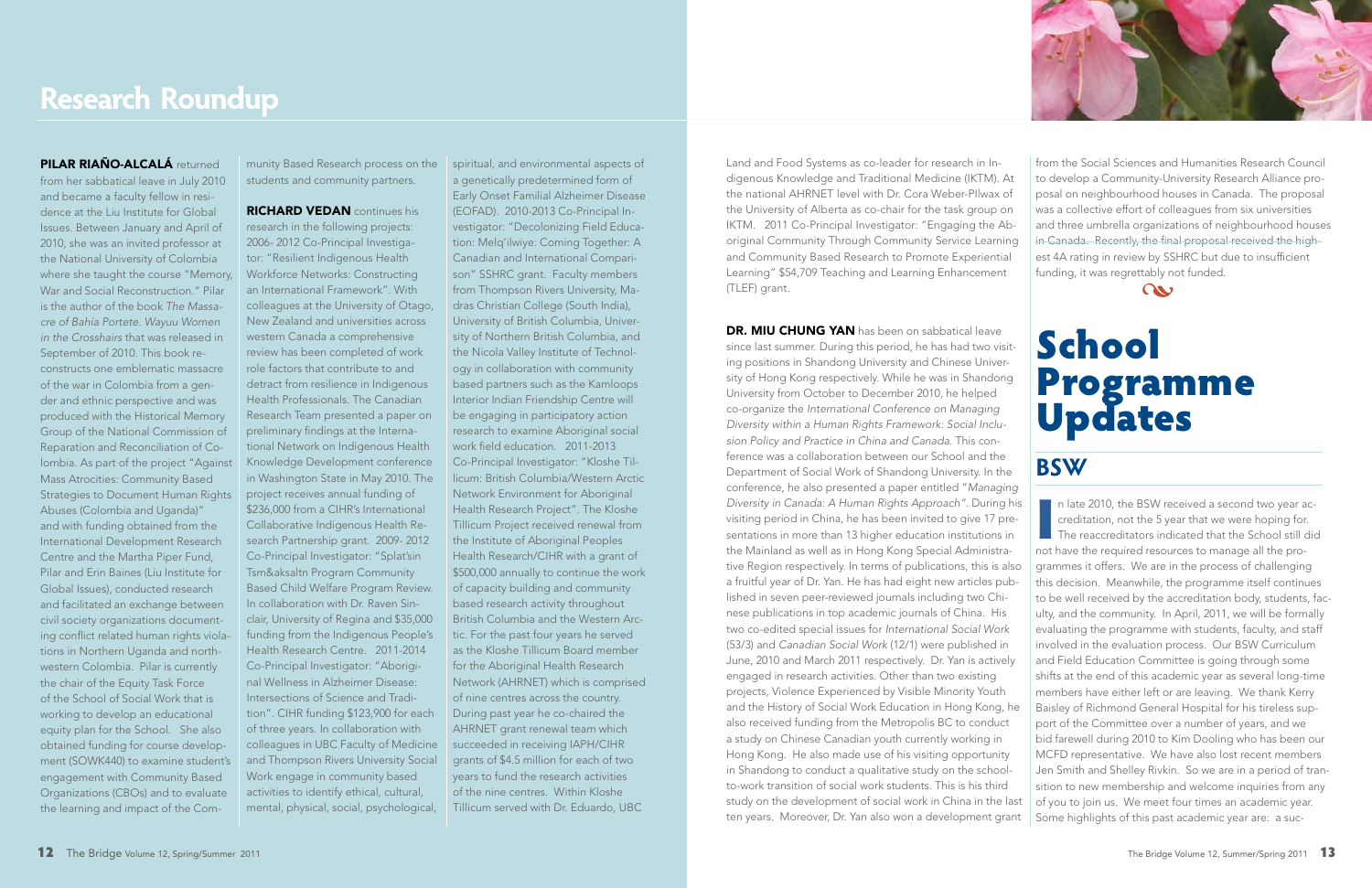cessful Practice Conference in January; Social Work Week events including a pizza lunch and speakers about politics in Uganda; a year end BSW Student Conference highlighting MSW and PhD student research; the development of an online Mental Health course. We accepted 35 students into our 2010 – 11 programme, and will be accepting 40 students into our 2011 – 12 programme.

> *Elizabeth Jones, Instructor 1 Chair, BSW Programme*

### **Squamish First Nations BSW Pilot Programme**

The Squamish students completed all social work<br>courses in the summer of 2010. Dehlia Nahanee<br>and Wayne Spence received their BSW degrees<br>at Fall Convection Navember 2010. Manica Jacobs courses in the summer of 2010. Dehlia Nahanee and Wayne Spence received their BSW degrees at Fall Convocation November 2010. Monica Jacobs and Gertrude Pierre will receive their degrees at Spring Convocation May 2011. The remaining students in the Pilot Programme continue to complete Arts elective courses towards the completion of their degrees. In coming months an external evaluation will be undertaken of the First Nations BSW Pilot Programme which was developed and operated in partnership with the Squamish First Nation.

In September 2010 the Centre was thrilled to have<br>Cindy Chapman join us as Coordinator. Cindy has<br>a long history with the community living movement<br>having been a stalwart of BCACL for many years before n September 2010 the Centre was thrilled to have Cindy Chapman join us as Coordinator. Cindy has a long history with the community living movement joining our team.

*Richard Vedan, Associate Professor First Nations Advisor and Coordinator of the Squamish FNBSW Pilot Programme* 

## Centre For Inclusion and Citizenship

With a focus on learning, research and knowledge exchange in the field of intellectual disability, the Centre for Inclusion and Citizenship is working to inspire and inform social change by creating a passion and culture for inclusion. The dedication, support and commitment received from members of its volunteer provincial advisory board, community and government partners, has enabled the Centre to deepen its roots through a variety of projects and initiatives as it approaches its third anniversary.

The 2010 Colloquia Series with visiting scholars featured dialogues on: Quality of Life & Intellectual Disability; Living with Autism; The Social Inclusion Agenda in Australia and Its Impacts; The Age of Empathy, the Exile of Autism. A professional development workshop, Mentoring at Work, was also offered for community based service providers.

Current research projects lead by the Centres' Co-Directors, Dr. Tim Stainton and Dr. Rachelle Hole, include Individualized Funding, Home Share: Exploring the Experiences of Self Advocates, Home Share Providers and Family Members; and The Organization of Healthcare for Aging Adults with Intellectual Disabilities in BC. In addition, the Centre is fortunate to be able to support several graduate students in their research projects focusing in intellectual disability in the areas of physical fitness, employment experiences, sexuality, art-making, experiences of inclusion, and traditional Okanagan approaches to understanding disability.

as<br>niz<br>nh *About the workshop:* Poly-victimization, which is defined as family members experiencing two or more different kinds of victimization in a single year, or repeated victimization of family members, understudied. Existing studies of family violence has been pragmatic. Screening and risk assessment of family violence tends to b focusing exclusively on a single form of violence resulting in failing to early identify families-at-risk. Studies on a single form of victimization have failed to obtain complete victimization profiles of children and have thus underestimated the impact of victimization that children experience. child maltreatment poly-victimization. He further extends the scopes of the study to include partner violence, child abuse, elder abuse and in-law conflict in his current study of family poly-victimization in China. Implications of studying family poly-victimization will be addressed in the presentation, including comprehensive risk assessment of multiple forms of family violence, and integrative familial approach of violence prevention. *When:* Wednesday August 3rd, 2011, 1:15 – 4:30 pm *Where:* Choi Hall, S.U.C.C.E.S.S. Social Service Building,

Two projects focus on curriculum development. The first, Canadian Inclusive Lives Learning Initiative, set to launch in October 2011, is a programme of learning and skill development designed to enhance the capacity of people with intellectual disabilities and their families to create and maintain rich and inclusive lives. The second, a Post Qualifying Certificate Programme, will be a flexible programme of learning for support professionals working with persons with intellectual disabilities in community–based settings.

## **Coming Event:** S.U.C.C.E.S.S.

The Centre was pleased to award studentships to Jamila Kamrudin, Cherise Neilson, Yousra Syeda and Taru Tamminen in 2010 – 2011. With funding provided by Community Living British Columbia (CLBC), the awards support the development of expertise in fostering the inclusion and citizenship of people with intellectual disabilities. The award recipients gain invaluable hands-on experience working in the field by completing their field placements at CLBC and engaging with the activities of the Centre.

Most recently, in April 2011, the Centre hosted its first international symposium, "In From the Margins: New Foundations for Personhood and Legal Capacity in the 21<sup>st</sup> Century." A Peter Wall Institute for Advanced Studies Exploratory Workshop, the symposium attracted distinguished scholars, researchers and NGO Representatives/ human rights activists/community leaders from 12 countries to engage in a dialogue on Article 12 of the UN Convention on the Rights of Persons with Disabilities. This symposium has provided the opportunity to apply for a Major Thematic Research Grant in this area.

Visit the website at www.cic.arts.ubc.ca for more details and to find out how you can become involved.  $\qquad \qquad \bullet$ 

# Colloquium/Lecture Series

## **School Programme Updates**

Dr. Chan's on-going studies have examined the correlation of suicide and partner violence, the co-occurrence of partner violence and child abuse, in-law conflict and partner violence, as well as

|  | When: Wednesday August 3rd, 2011, 1:15 - 4:30 pm             |
|--|--------------------------------------------------------------|
|  | Where: Choi Hall, S.U.C.C.E.S.S. Social Service Building,    |
|  | 28 West Pender Street, Vancouver                             |
|  | Cost: Free, Donation welcome. For more information about the |
|  | seminar and registration, please go to:                      |
|  | www.dv-seminar.eventbrite.com                                |

**Family Poly-victimization: A New Paradigm of Investigation and its Implications to Intervention Seminar**

| шу |  |
|----|--|
| is |  |
| эc |  |
| J  |  |
| f  |  |

#### *Presenter:* Dr. Edward K.L. Chan, Department of Social Work and Social Administration, University of Hong Kong

Co-organized by S.U.C.C.E.S.S. and the University of British Columbia School of Social Work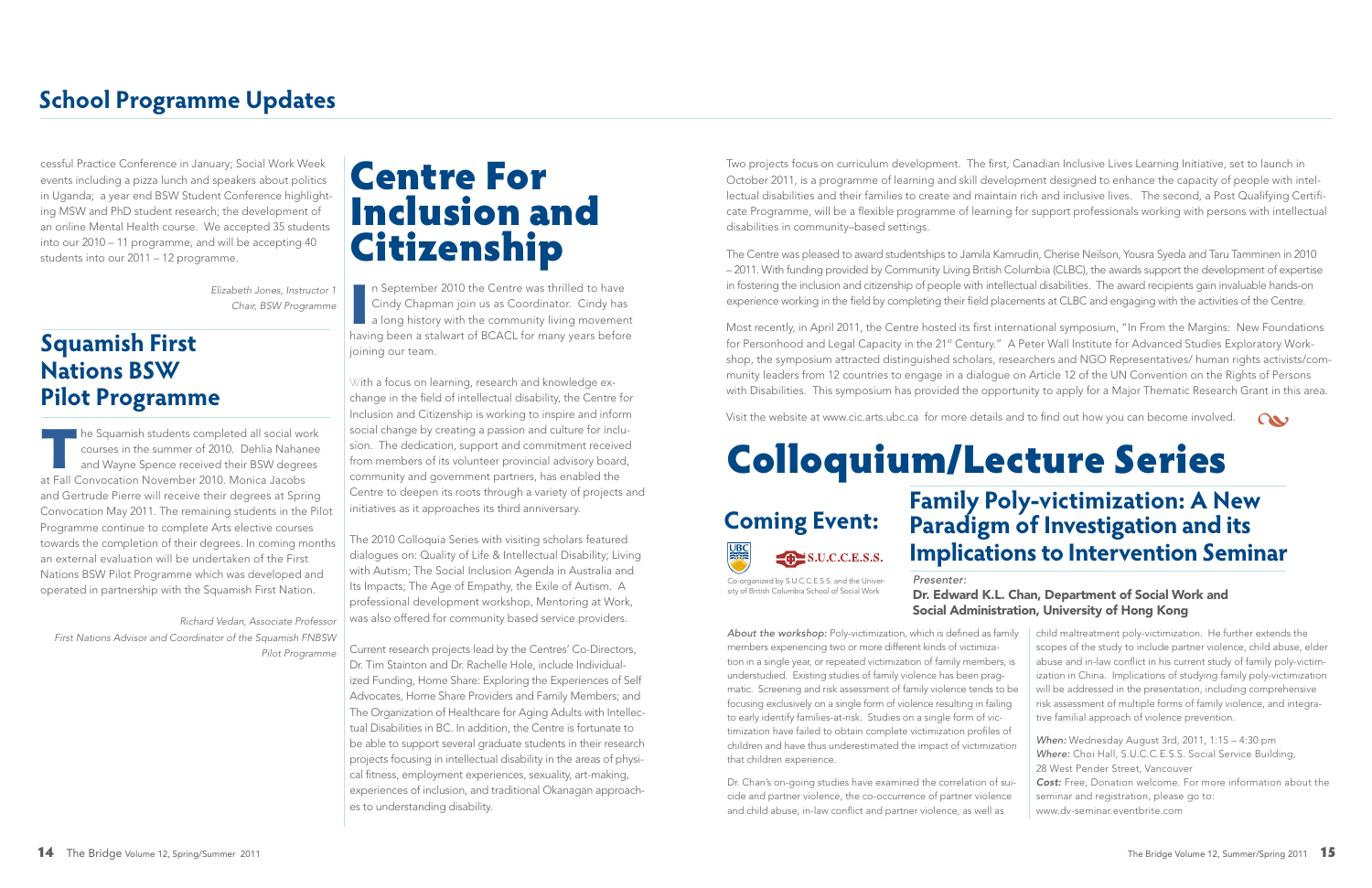## **The Dr. Richard B. Splane Lecture in Social Policy**

#### Tuesday, November 9, 2010

The Annual Dr. Richard B. Splane Lecture in Social Policy Speech to the UBC School of Social Work *"The State of the Children in B.C. and Canada: Twenty Years after the UN Convention on the Rights of the Child"*

#### MARY ELLEN TURPEL-LAFOND Representative for Children and Youth, Province of British Columbia

Frief Bio: Mary Ellen Turpel-Lafond was appointed<br>B.C.'s first Representative for Children and Youth in<br>November 2006. The Representative is an Inde-B.C.'s first Representative for Children and Youth in November 2006. The Representative is an Independent Officer of the Legislature. Ms Turpel-Lafond is on leave from the Saskatchewan Provincial Court, where she was appointed to the bench in 1998.

She holds a doctorate of law from Harvard Law School, a master's degree in international law from Cambridge University, a law degree from Osgoode Hall, and a Bachelor of Arts degree from Carleton University. She also holds a certificate in the international and comparative law of human rights from the University of Strasbourg in France. The Representative received honorary doctorate degrees from Ontario's Brock University in 2010 and from B.C.'s Thompson Rivers University in 2009.

In 2009, Ms Turpel-Lafond was awarded the Bill McFarland Award from the Parent Support Services Society of B.C. In November 2010, Ms Turpel-Lafond was awarded the Perry Shawana Award for the leadership she has provided and her work as a champion for the voices and rights of children, as well as, her advocacy on their behalf and her outstanding commitment to their wellbeing. Also in November 2010, the Vancouver Sun recognized Ms Turpel-Lafond as one of B.C.'s top 100 most influential women.

Left to right standing: Dr Tim Stainton, Director, School of Social *Work UBC, Dr Leonard Angel, President, World Federalist Movement, Vancouver Branch, Anna Terrana, Director, United Nations Association in Canada, Vancouver Branch, Jim Siemens, Director, UNAC Vancouver Branch, Patsy George, President UNAC Vancouver Branch* 

> In February 2011, the Trudeau Foundation named Ms Turpel-Lafond as one of their 10 new Trudeau Mentors. Ms Turpel-Lafond is the elected President of the Canadian Council of Child and Youth Advocates, an alliance of provincial children's advocates from across the country who champion the voice and rights of children in their respective provinces and territories.

#### Forum on "Hikikomori", Public Withdrawal, an acute<br>social and mental health phenomenon observed in<br>Japan, a developed society. social and mental health phenomenon observed in Japan, a developed society

A member of the Muskeg Lake Cree Nation, she is active in her First Nations community and in the Canadian justice and academic community. In 2005, she published a book on the history of the Muskeg Lake Cree Nation that was short-listed for a Saskatchewan Book Award.

#### *Katie Hyslop – Excerpt from her article of November 10, 2010, The Tyee*

*The province's Representative for Children and Youth repeated her call for a national children's commissioner to advocate on the behalf of at-risk Canadian children, Aboriginal children in particular, yesterday when she gave* 

### **Colloquim / Lecture Series**



*Sitting: Dr Verna Huffman Splane, Mary Ellen Turpel-Lafond Dr Richard B. Splane*

*the Dr. Richard Splane Lecture in Social Policy at the University of British Columbia's Vancouver campus.*

*Representative Mary Ellen Turpel-LaFond, who also serves as Chair for the Canadian Council for Provincial Child and Youth Advocates, says Canada is not living up to the standards for kids outlined in the UN convention on the Rights of the Child, which was signed 21 years ago November 20.*

*"We are missing something important in Canada, and that is a national children's commissioner," Turpel-Lafond says, adding that most countries that signed the convention already have one. "The notion of the UN Convention and the notion of duty and care is we must care about the well-being of all children."*

#### January 20, 2011

Dr. Mariko Kimura, visiting social work professor from Japan Women's University and Dr. Brian O'Neill, Associate Professor, School of Social Work, collaborating commentator This presentation addresses Hikikomori, acute social withdrawal, recognized as a common phenomenon in developed countries such as Japan. Those who suffer from Hikikomori withdraw from social life, often seeking extreme isolation. Some Japanese psychiatrists do not see Hikikomori as a psychiatric illness however, others define it as a phobia. Discussion following the presentation of the Japanese experience with Hikikomori was an opportunity to discuss the condition in Canadian and other cultural contexts.





*Dr. Mariko Kimura*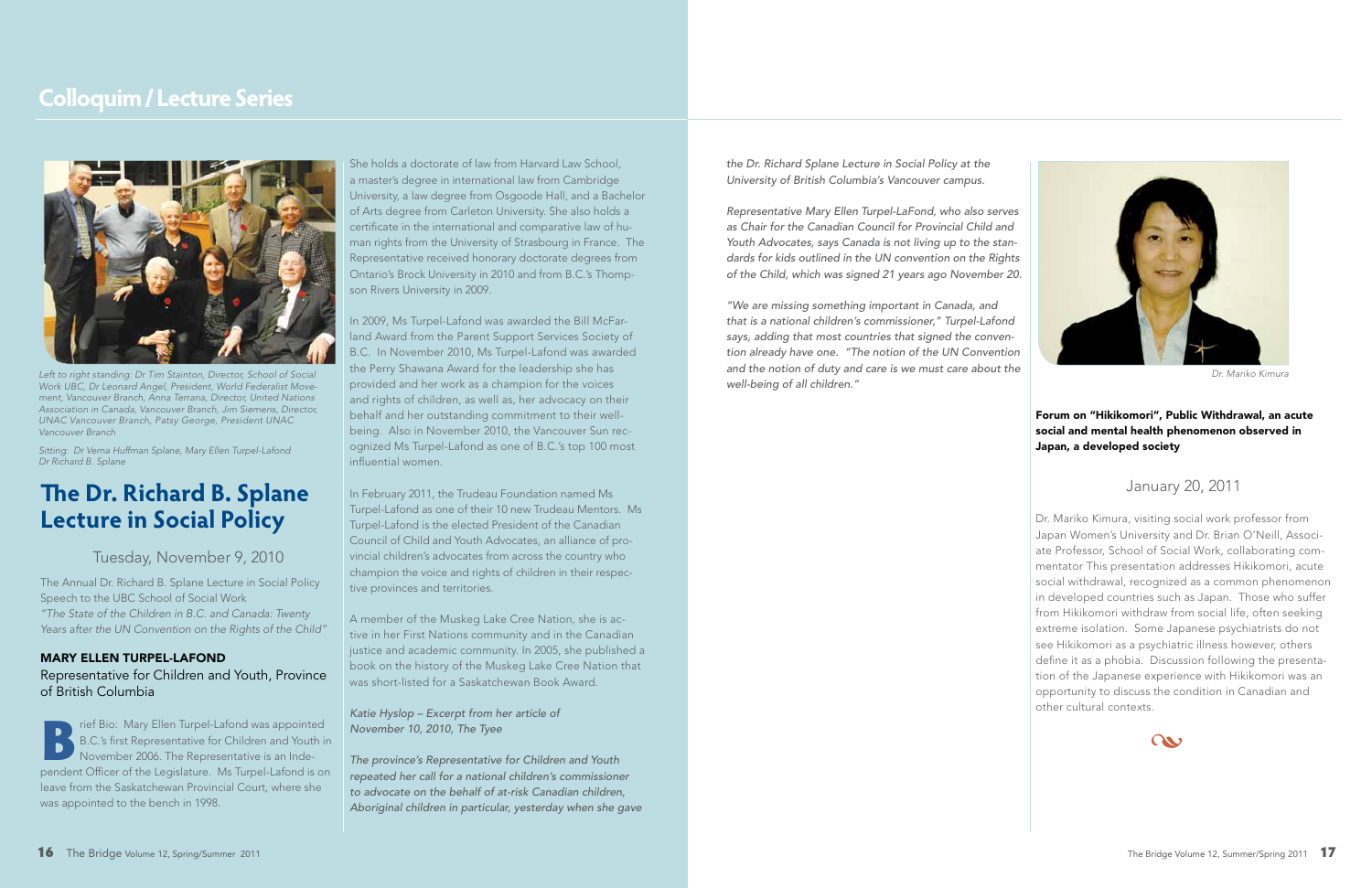| Aeyelts, Renee        | Negotiating Care: How care is negotiated between a young carer and a parent facing mental illness and addiction                                                                                                                 |
|-----------------------|---------------------------------------------------------------------------------------------------------------------------------------------------------------------------------------------------------------------------------|
| Babu, Jaya            | Incarcerated Fathers and Their Children: More Than Just Criminals and At Risk Children                                                                                                                                          |
| Barrett, Alison       | Anti-oppressive Practice (AOP): A Presentation for Hospital Social Workers                                                                                                                                                      |
| Bergen, Sara          | Developing the Local Policy Process: Social Welfare Solutions Towards Accessibility                                                                                                                                             |
| Bilkhu, Sonia         | Experiences of Immigration for South Asian Men: How Can Mental Health and Social Services Support<br>South Asian Immigrants?                                                                                                    |
| Bright, Vicki         | Experiences of Women Diagnosed with HIV in the Downtown Eastside                                                                                                                                                                |
| Eaves-Thalken, Joanne | Reconstructing Grandparent Relationships: Learning from Birth-Grandmother Experiences of Open Adoption                                                                                                                          |
| Fitzpatrick, Kelley   | Embodying the Self: Women's Experiences of Disordered Eating and Identity                                                                                                                                                       |
| Ghelani, Amar         | From Safety to Strength: Therapeutic support systems for people with PTSD and Substance use<br>problems                                                                                                                         |
| Harstone, Andrea      | Experiences of adult offspring of parents with mental illness: Putting together the pieces and making<br>meaning of their experiences                                                                                           |
| Heheweerth, Michelle  | On the Ground: Women's Organizations' International Human Rights Based Advocacy for the Advancement<br>of Canadian Women's Equality                                                                                             |
| Heikman, Keri         | The Trauma Disconnect: Expanding Integrative Practices with Clients & Expanding Integrative<br>Interprofessional Skills                                                                                                         |
| Heintzman, Claire     | Putting the Transition into Transition: A Pilot Project Proposal for Youth Aging Out of Care in Greater Vancouver                                                                                                               |
| Jooya, Froozan        | Impediments to Family Reunification: Critical Review of the Immigration Policies and Procedures                                                                                                                                 |
| Keurdian, Rosaline    | Motivation to Engage in Social Justice Activism in Theory and Practice                                                                                                                                                          |
| Larkin, Barbara       | A View of Social Work in Long-Term Care Facilities: Providing Support for Residents to End-of-Life                                                                                                                              |
| Li, Sandra Kwok Sin   | Can Family and Career Go Together? Lived Experience of Mainland Chinese Immigrant Women<br>in Canada                                                                                                                            |
| Lo, Christina         | An Exploration of Case Management Processes: The Role of Social Work                                                                                                                                                            |
| Longstaff, Martinique | What's Next? How to Better Prepare Youth Leaving Care                                                                                                                                                                           |
| Macallum, Christopher | A Symbolic Interactionist and Social Constructivist Analysis of the Phenomenon of Attention-Deficit<br>Hyperactivity Disorder in the Context of the Contemporary Policy and Practice<br>Environment in British Columbia, Canada |
| Maloney, Jacqueline   | Psychological Trauma and Social Work Practice with Women: An Integration of Interpersonal Neurobiology,<br>Attachment and Intersectional Theory                                                                                 |
| Minton, Sarah         | Sex and Disability - Let's Talk: A Proposal for a Peer Support-based Sexual Health Program for Young Adult<br>Women with Rheumatoid Arthritis                                                                                   |
| Montgomery, Gwen      | The Impact of Mental Illness Stigma and its Mitigation: An Examination to Inform Social Work Practice                                                                                                                           |
| Moodley, Kasthuri     | A Retrospective Study of Young Offenders in the Child Welfare System: An Exploring of Their Relationships<br>and Support Networks While in Government Care                                                                      |
| Papish, Chelsea       | Child and Adolescent Mental Health: Impacts and Implications for Individuals with Siblings with<br>Mental Illness                                                                                                               |
| Peters, Doris         | Aboriginal Parent's Perspective of Children's Mental Health Services                                                                                                                                                            |
| Porter, Stephanie     | Quality of Life Issues for Older Adults                                                                                                                                                                                         |

Ratanshi, Nazeem Disproportionality: Aboriginal Children in Care A Multidisciplinary Collaborative Approach Starr, Jonah Substance Abuse & Child Welfare: A Changing Culture

- 
- Remtulla, Yasmin The Assessment of Children's Safety and Well-being in Light of Parental Mental Illness:
	-
- Ruddance, Mary-Lee Understanding Trauma and Making Sense of the Post-Traumatic Response
	-
- Thoms, Jeffrey The Significance of Belonging: The Potential in Fostering Healthier Communities
- Timmons, Alison Domestic violence and child protection workers: In the best interests of mothers and children
- Wynne, Denise Improving Services for Adolescent Mental Health Providers: Breaking the Cycle of Hospitalization
- Adam, Caitlin Urban Restorative Justice: Developing a Restorative Justice Program in the City of Vancouver
- Aghemohseni, Marjaneh The effects of child custody laws on non-custodial mothers: A case study
- Chong, David Medical Social Workers: Towards Partnership in Inter-Professional Collaboration
- Fry, Janis Inclusive Foster Care in British Columbia: Barriers to Practice and New Directions
- Greatheart, Marcus The Fred Study: Stories of Life Satisfaction and Wellness from Post-Transition Transgender Men
- Holdal, Tamara Inside Voices Speak Out: The Response to HIV/AIDS in BC Provincial Prisons
- Hume, Katherine Whose Rights Come First?: Implications of Community Engagement Policy and Practice in Addressing
- Morrison, Erin Street-Involved Youth Services Required Before and During Street Involvement
- Spencer, Christopher Collaborative Social Work Practice: With a Focus on Involuntary Clients
	-
- Stickley, Marnie Collaboration in the Human Services: An Examination of Power and Perspective

Douglas, Janet An Evaluation of the Safety and Well-Being of Children Living in Marijuana Grow Operations

Community Opposition to Supportive Housing Stewart, Kristen From Policy to Practice: Implementing Children's Rights in Canada

#### Graduated May 2010, PhD in Social Work.

## Recent MSW Grads

## **Graduated November 2010**

### **Graduated May 2010**

#### **Recent PhD Grads**

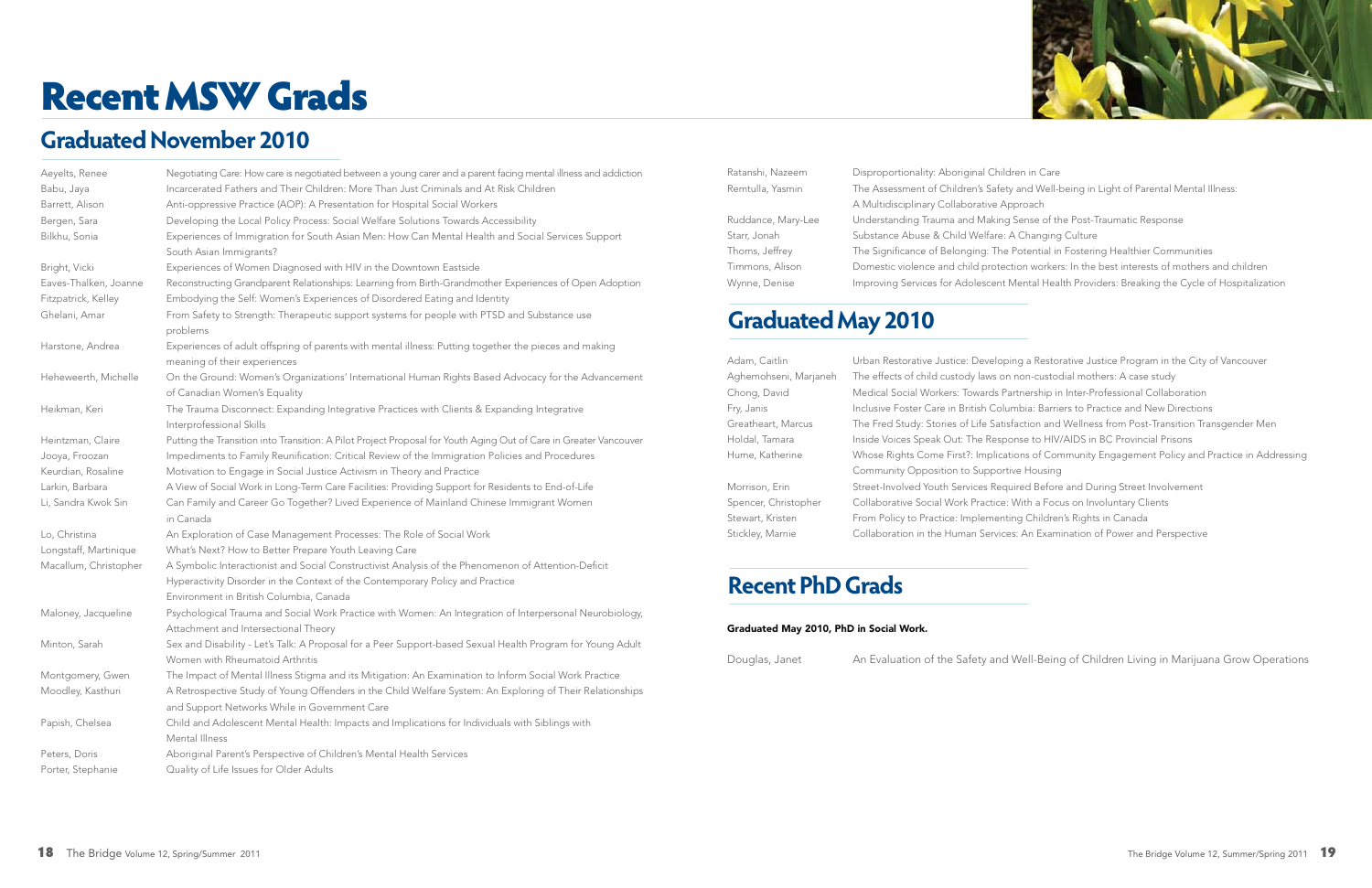Fundraising continues for priority projects that need your support. Please see the back page for a donation form.

## **The 75th Social Work Anniversary Global Learning Endowment Fund**

has been created in honour of the 75th anniversary of the School of Social Work (2005). This endowment will assist students in the School of Social Work with expenses locally, nationally and internationally to advance their learning and citizenship in globally challenging contexts. The endowment will be awarded on the recommendations of the School of Social Work.

## **The Henry Maas Memorial Scholarship Endowment Fund**

The Henry Maas Memorial Scholarship for doctoral students at the UBC School of Social Work has been created to honor his spirit, memory and his strong beliefs in the merits of theory and research informing social work education and practice. This scholarship will enable Doctoral students to develop their own theories and contribute to knowledge building in social welfare.

### **Roopchand Seebaran Prize**

In recognition and celebration of Professor Seebaran's significant contributions to community development, teaching and practice, and to anti-racist social work education during his academic career, the UBC School of Social Work has established the Roopchand Seebaran Prize. The prize is awarded on an annual basis to BSW or MSW student(s) whose essay or project work on the subject of either community development or anti-racist social work education is judged to be of the highest quality.



## **Mary Hill Scholarship**

Friends and alumni of the School have established a scholarship in honour of Professor Emerita Mary Hill, a pioneer in the field of social gerontology. Under the leadership of Kathy Hamilton (BSW, MSW) a group of committed fundraisers have raised over \$30,000 to endow a scholarship for students in Social Work who are studying in the area of gerontology.

## **Social Work Annual Giving Fund**

This fund allows the School to work beyond our annual operating budget to respond to priorities that arise each year. It supports the production and distribution of the School newsletter to more than 3,000 alumni, and the Alumni Reading Room (hiring student assistance and purchasing publications).

## **Donors and Contributors Fundraising**

The School would like to thank the following individuals for being financial supporters for the period January to December, 2010. We apologize to anyone whose name has been inadvertently left off this list.

Mr Peter G Adrian Mr Herbert Arthur Allard Anonymous (50) Ms Patricia L Andruchow Mrs Sheila E Archeck Mrs Asta Auksmann Ms Nancy Ramona Baker Ms Miriam Kate Balen Ms Caterina Luisa Banducci Mr Adin Martin Bauman Mrs Sally Berry Mr Daryl Walter Bertsch Mrs Carol Joan Bevis Mrs Gloria I Black Mrs Elizabeth Mary Blakely Mrs Barbara Gail Brett Mrs Suzanne I Campbell Mrs Sharon L Cartmel Dr Adrienne S Chan Mr Kin Man Edmond Chan Mrs Retta W Chan Ms Bernice Kit Sheung Chiu Ms Mary Edward Clohosey Mr Allan Lewis Cobbin Mrs Janet Gwendolyn Coghlan Ms Laura D Crookshanks Mr Sylvin E A Deterville Ms Bridget Duckworth Ms Geraldine Marsha Early Miss Joan C Ellingham Mrs Lynne R Empey Miss Carol Diane Farquharson Mrs Doreen Bernice Ferraton Miss E Jane Fisher

Dr Anne-Marie Furness Mr Peter William G Glover Mr Patrick John Gorman Miss Lynne Guinet Ms Susan Joan Higginbotham Mr Thomas W Howard Mr George Alexander Jones Mrs Amritpal Polly Kainth Mrs Meryl E Kearney Ms Kathleen Karol Keating Ms Beverley Kerr Mr David Brian Kirk Mr Joseph T Kirkman Mrs Christine M Kline Ms Natasha E Knox Mrs Elaine Maria Krilanovich-Cikes Mr Ronald M Kujala Miss Shabniz Kurji Mr Raymond D Lafond Ms Alison Ann Leaney Mrs Cora H Leffelaar Ms Fiona Claire Lewis Ms Eleanor Rosalyn Lipov Mr Israel Liquornik Ms A Jean Macdonald Ms Julia Hellen Marrs Ms Jennifer B Matthews Mrs Juliana Geertruida McCaig Mr P Ross McClelland Ms Tara Ruth McDowell Mrs Joan Parsons McNeely Ms Marla Somer Milrad Mrs Jane Ann Mintenko Ms Thelma D Mulholland

Miss Janet A Murphy Ms Mary Ann Mutter Ms Rudabeh Roudi Nazarinia Mr Kwok-Yuen Kelly Ng Mr Peter James Nolan Ms Alison Lorraine Orr Mr Nicolai N Papove Ms Shirley Edwina Piedt Mr Chris Brian Pincott Ms Marion S Poliakoff Mr John Terrance Pollard Mrs Beth S Price Ms Lee-Anne Marie Ragan Mr Edmund Vernard Ralph Mr Mark J Rayter Mrs Debra Corinne Richards Mrs Marnelle J Roberts Ms Kathrina Helena Sanford Ms Yesha Sawhney Mr Glen Gerald Schmidt Ms Rani M H Shroff The Reverend Robert Roger Smith Ms Gillian Mary Stainsby Mr Alan Robert Steen Ms Shelley C Stewart Dr G Elaine Stolar Miss Beverley Anne Taylor Mr William K Wallace Mr Ian Douglas Wallis Mr George Robert Wellwood Dr Blossom T Wigdor Ms Sheila Christine Wilkins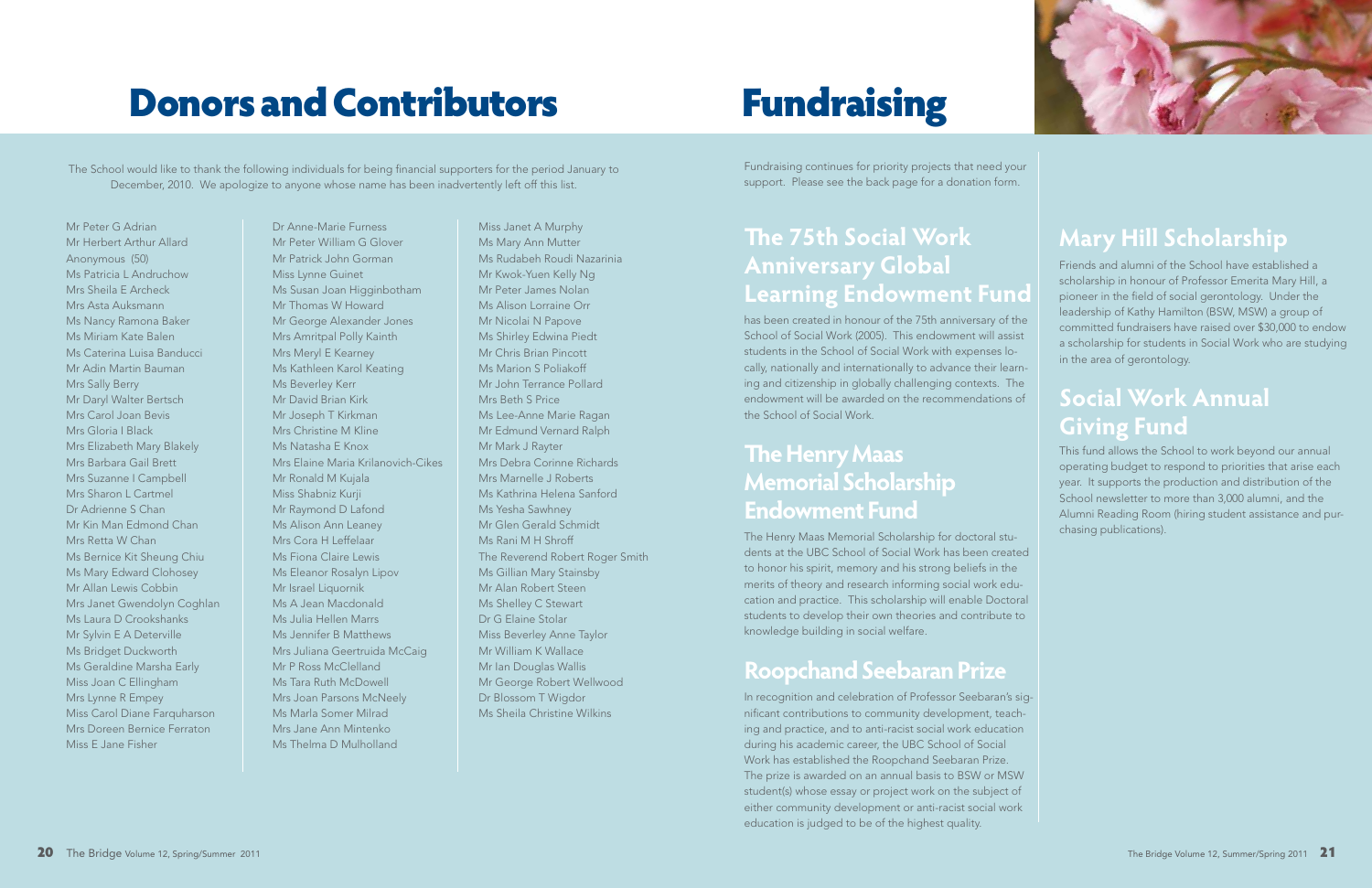## Mission Statements

## **Lilian To Memorial Scholarship**

A scholarship has been established in memory of Lilian To for graduate students in the UBC School of Social Work intending to study in the area of immigration and refugee policy and practice. Lilian, a social work graduate (1968) of the University of Hong Kong and an MSW graduate (1979) of the UBC School of Social Work, was a renowned and internationally recognized social worker and Chief Executive Officer (1988-2005) of S.U.C.C.E.S.S, Vancouver's leading Chinese social service agency with a particular interest in meeting the economic, social and cultural adjustment needs of new immigrants to Canada.

## **Richard Splane Doctoral Scholarship**

A \$2,500 scholarship has been endowed to recognize and honour Dr. Richard Splane's work as a distinguished Social Policy and Social Work academic, and Professor Emeritus at UBC. Dr. Splane's initial contribution to the endowment principal has been matched by the Faculty of Arts. The award is made on the recommendation of the School of Social Work, in consultation with the Faculty of Graduate Studies, to a doctoral student doing research in the area of social policy.



## **Bachelor of Social Work (BSW) Mission statement**

The BSW programme provides students with the knowledge, values and skills necessary for an initial level generalist professional practice through a social justice lens.

## **Master of Social Work (MSW) Mission statement**

The MSW programme offers an accessible, advanced professional degree focused on social work practice in the fields of child and family welfare, health and social inclusion, and international and social development using a social justice lens.

## **PhD in Social Work Mission statement**

The PhD programme provides opportunities for advanced scholarship towards the generation of transformative knowledge through research relevant to social work theory and practice, social development and administration.

## **Fundraising**